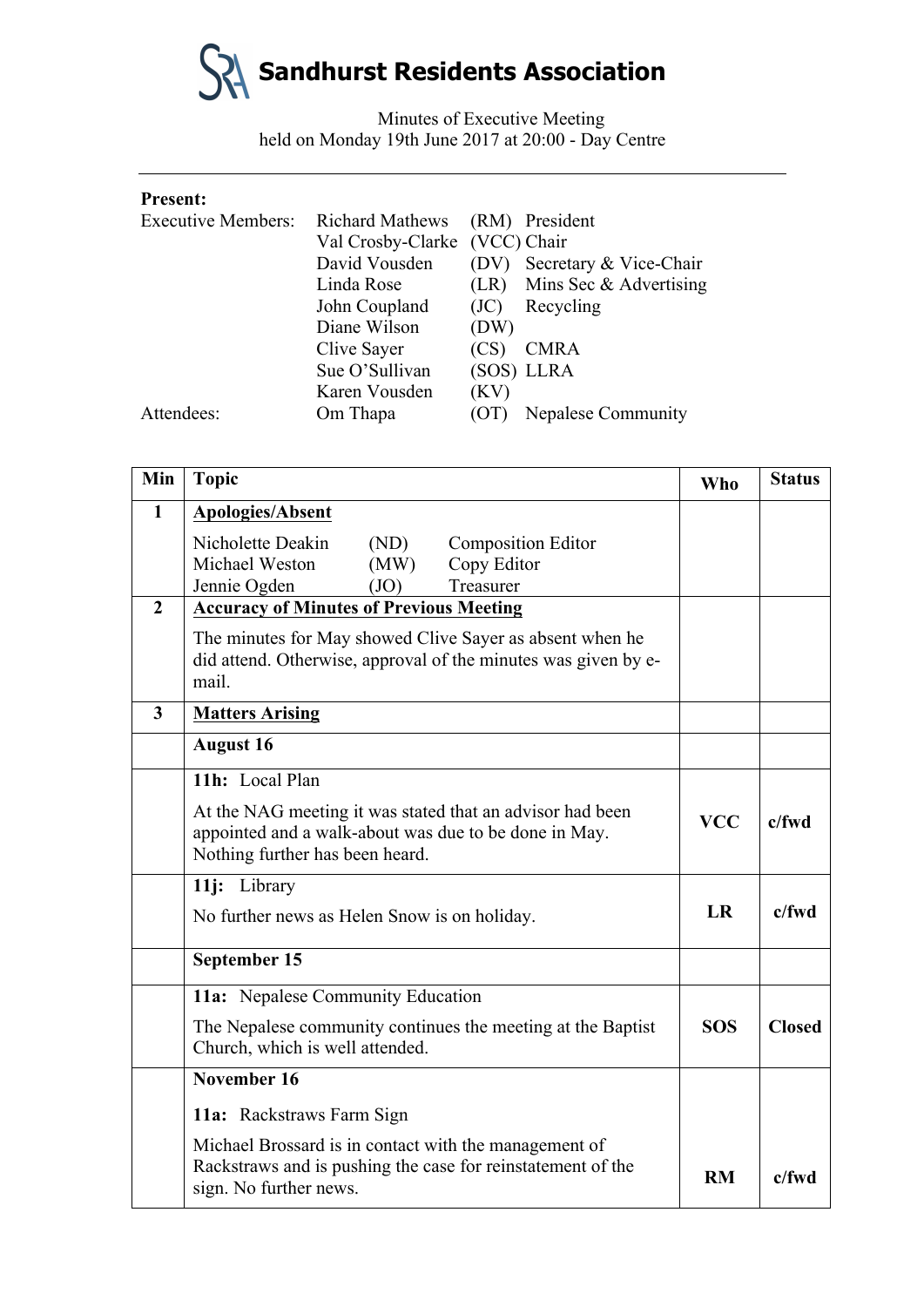**Sandhurst Residents Association**

# Minutes of Executive Meeting held on Monday 19th June 2017 at 20:00 - Day Centre

| Min                     | <b>Topic</b>                                                                                                                                                                                                                                                                                      | <b>Who</b> | <b>Status</b> |
|-------------------------|---------------------------------------------------------------------------------------------------------------------------------------------------------------------------------------------------------------------------------------------------------------------------------------------------|------------|---------------|
|                         | <b>January 17</b>                                                                                                                                                                                                                                                                                 |            |               |
|                         | 11b: Insurance policy                                                                                                                                                                                                                                                                             |            | $c$ /fwd      |
|                         | The search for a new policy will continue during 2017.                                                                                                                                                                                                                                            | <b>DV</b>  |               |
|                         | 11g: OOH                                                                                                                                                                                                                                                                                          |            |               |
|                         | At a meeting between the CCG, SRA, and Healthwatch, CCG<br>accepted that there has been a lack of communication and no<br>decision has yet been made. Updates from the various parties<br>have been promised when any decisions are made.                                                         | <b>DV</b>  | $c$ /fwd      |
|                         | <b>February 17</b>                                                                                                                                                                                                                                                                                |            |               |
|                         | 11e: Parking                                                                                                                                                                                                                                                                                      |            |               |
|                         | An article is to be written about the dangers and inconvenience<br>of inconsiderate parking in the area close to road junctions and<br>to point out the legal restrictions.                                                                                                                       | <b>MW</b>  | $c$ /fwd      |
|                         | March 17                                                                                                                                                                                                                                                                                          |            |               |
|                         | Redz and Phoenix Performing Arts Group<br>$5b$ :                                                                                                                                                                                                                                                  |            |               |
|                         | A letter of thanks has been received from Redz for the<br>donation.                                                                                                                                                                                                                               | <b>JO</b>  | <b>Closed</b> |
|                         | Website<br>7a:                                                                                                                                                                                                                                                                                    | <b>DV</b>  |               |
|                         | Maintenance continues as normal.                                                                                                                                                                                                                                                                  |            | <b>Closed</b> |
|                         | <b>May 17</b>                                                                                                                                                                                                                                                                                     |            |               |
|                         | A corrected version of the minutes is to be sent to DV for<br>2.1<br>posting on the website.                                                                                                                                                                                                      |            | <b>Closed</b> |
|                         | 6.1<br>The advertising revenue amounted to £9,296, which is<br>more than usual as most of the annual payments are made in<br>June. This has been reconciled to the bank account and the<br>details sent to JO.<br>There are currently 55 advertisers and I have several enquiries<br>outstanding. |            | <b>Closed</b> |
|                         | 11.1 The visit to view Bracknell from 13 floors up is<br>scheduled for Tuesday 20 June.                                                                                                                                                                                                           | <b>VCC</b> |               |
| $\overline{\mathbf{4}}$ | <b>Treasurer's Report</b>                                                                                                                                                                                                                                                                         |            |               |
|                         | <b>Current Account</b><br>£10,578.30                                                                                                                                                                                                                                                              |            |               |
|                         | Reserve Account<br>£25,413.56                                                                                                                                                                                                                                                                     |            |               |
|                         | <b>Total</b><br>£35,991.86                                                                                                                                                                                                                                                                        |            |               |
|                         | The accounts have been signed off in readiness for the AGM.                                                                                                                                                                                                                                       |            |               |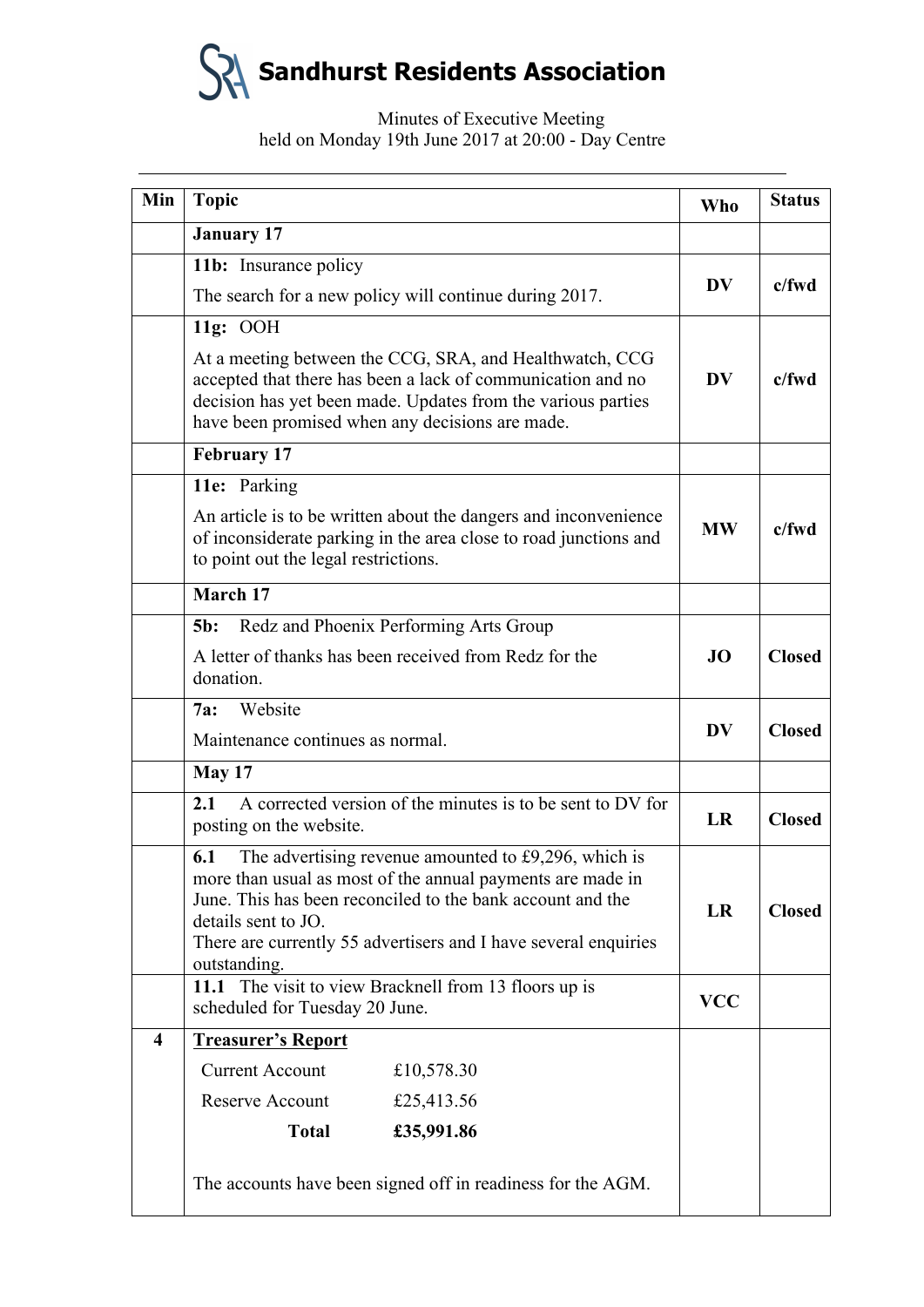

# Minutes of Executive Meeting held on Monday 19th June 2017 at 20:00 - Day Centre

| Min            | <b>Topic</b>                                                                                                                                                                              | <b>Who</b> | <b>Status</b> |
|----------------|-------------------------------------------------------------------------------------------------------------------------------------------------------------------------------------------|------------|---------------|
| 4a             | Rather than take a table at the Day Centre Fun Day on 1 <sup>st</sup> July,<br>a donation of £50 will be made towards the fund raising.<br>Proposed: CS<br>Seconded: RM                   | <b>JO</b>  |               |
| 6              | <b>Magazine</b>                                                                                                                                                                           |            |               |
|                | The June edition is being distributed.                                                                                                                                                    |            |               |
| $\overline{7}$ | Website                                                                                                                                                                                   |            |               |
|                | Nothing to report                                                                                                                                                                         |            |               |
| 8              | <b>Recycling</b>                                                                                                                                                                          |            |               |
|                | Nothing to report                                                                                                                                                                         |            |               |
| 9              | <b>Projects</b>                                                                                                                                                                           |            |               |
|                | Nothing to report                                                                                                                                                                         |            |               |
| 10             | <b>Planning</b>                                                                                                                                                                           |            |               |
|                | Nothing to report                                                                                                                                                                         |            |               |
| 11             | <b>AOB</b>                                                                                                                                                                                |            |               |
| 11.1           | The agenda items 9, Projects and 10, Planning will be removed<br>from the standard agenda as they are rarely used. Any relevant<br>items can be bought up in AOB.                         | <b>LR</b>  |               |
| 11.2           | The appointment of an Honorary president will take place at the<br>January 2018 meeting.                                                                                                  | <b>LR</b>  |               |
|                | The football club has been vandalised yet again and the club are<br>now raising funds through a Just Giving page for CCTV<br>equipment. This is an issue that could be raised at the AGM. |            |               |
| 11.3           | Should the committee be more proactive rather than reactive,<br>and, if so, how? Prepare thoughts and ideas for discussion at the<br>next meeting in September.                           | <b>ALL</b> |               |
| 11.4           | All members of the committee have confirmed their willingness<br>to stand for election at the AGM.                                                                                        |            |               |
|                | The votes for ND will be taken on a separate count as she will<br>be standing as a committee member only and not as the<br>magazine editor.                                               |            |               |
|                | The final copy of the Agenda and previous minutes will be sent<br>to DV for printing.                                                                                                     | LR         |               |
|                | The updated notes for the voting procedure will be send to RM.                                                                                                                            | LR         |               |
| 11.5           | The gas works appear to be progressing on or ahead of<br>schedule.                                                                                                                        |            |               |
|                | The meeting closed at 9:05 pm.                                                                                                                                                            |            |               |